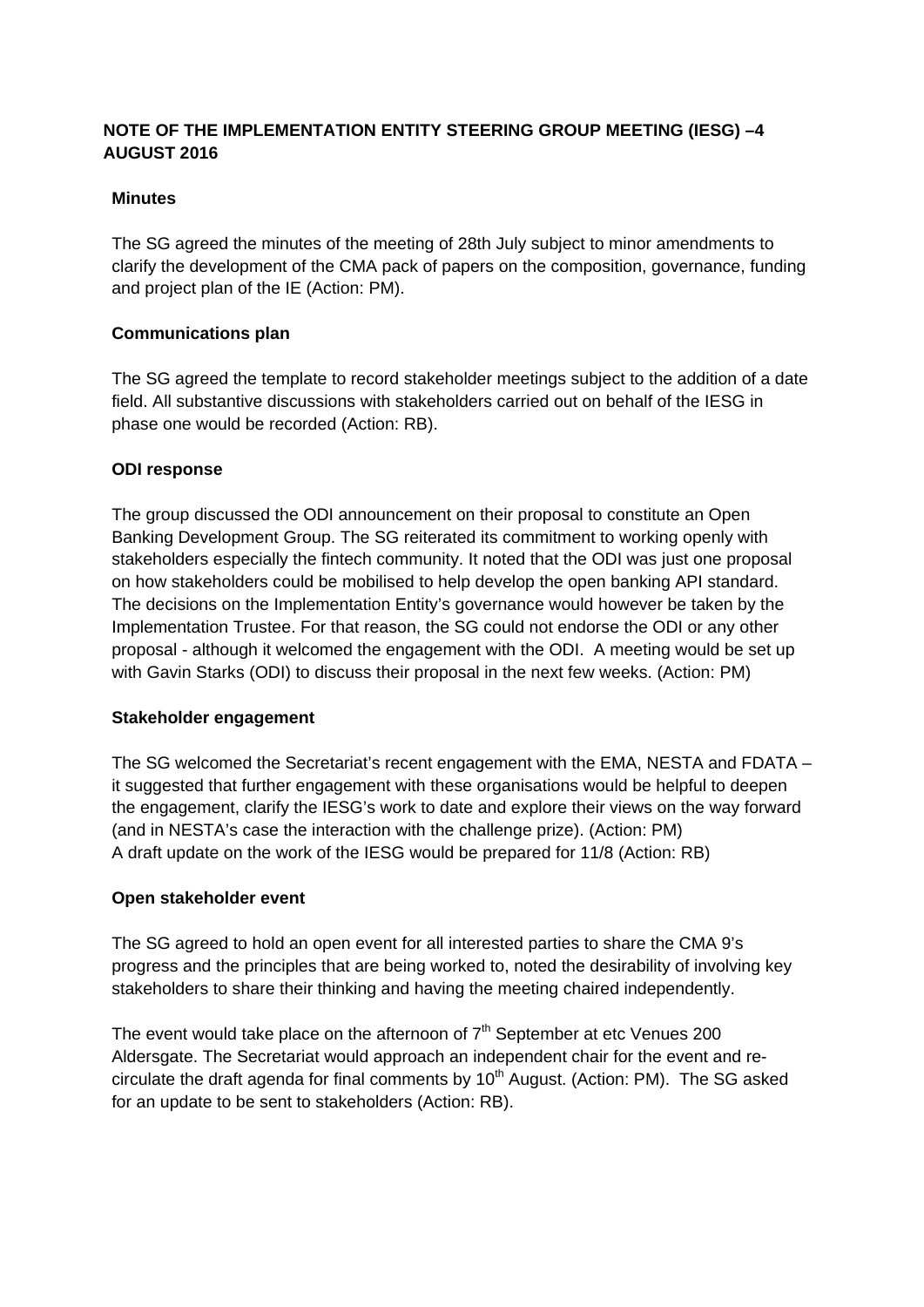## **Stakeholder engagement**

The PSR joined this meeting of the IESG as observers. A formal invite has also been sent to HMT, FCA, and the ICO to join the Steering group as observers. The Bank of England has been approached for an initial discussion.

The SG noted the interest of the Orwell Group in joining the Steering Group and asked the Secretariat for a note setting out the options. (Action: PM).

#### **Interim Programme Director**

The SG agreed to begin the process to recruit an interim Programme Director on the basis that the IT would make the appointment – it noted that some organisations had been approached and asked the Secretariat to circulate the results of those enquiries to the next meeting (Action: PM).

## **IT recruitment**

**Attendees**

The SG would be updated on the IT recruitment and in particular the timing on the shortlisting. Action: PM

#### **Technical workshop**

The SG noted the technical working group's scoping activity and that the next meeting would consider an illustrative deep dive on reference data. They SG agreed that the work could not be undertaken successfully without the involvement of other stakeholders.

It asked for terms of reference, notice of future meetings and notes that could be used publicly. The group should develop stimulus material on the delivery of the remedy for the open meeting on  $7<sup>th</sup>$  September. Attendees could then be asked at the same time how they would like to be involved in the work.

| <b>Name</b>           | Organisation    |         |
|-----------------------|-----------------|---------|
| <b>Helen White</b>    | Danske          | Dial-in |
| Andy Hamilton         | <b>RBS</b>      | Dial-in |
| Graeme Donald (Chair) | <b>LBG</b>      | Dial-in |
| Esme Harwood          | <b>Barclays</b> | Dial-in |
| Daniel Ehreich        | <b>Bol</b>      | Dial-in |
| Tim Piggot            | Nationwide      |         |
| Stephen Wright        | <b>RBS</b>      |         |
| <b>Robert White</b>   | Santander       |         |
| <b>Walter McCahon</b> | <b>BBA</b>      |         |
| <b>Richard Rous</b>   | <b>LBG</b>      |         |
| Andrew Slough         | <b>HSBC</b>     |         |
| Dora Guzeleva         | PSR (observer)  |         |
| <b>Phillip Mind</b>   | Payments UK     |         |